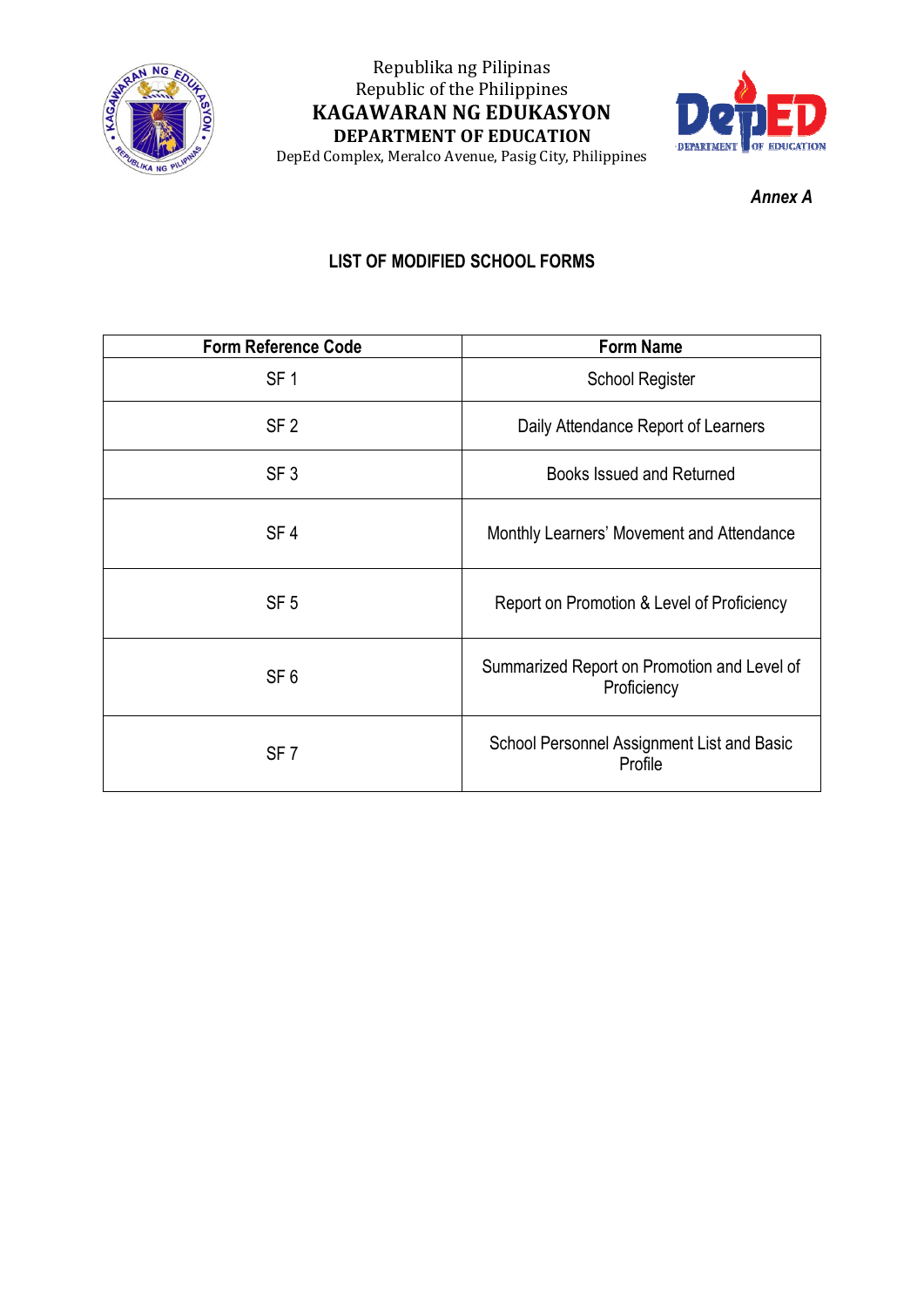#### **SCHOOL FORMS Data Element Descriptions**

#### **Code and Name: SF1- School Register Schedule: Beginning of School Year & End of School Year Other instruction: Should provide detailed information per learner of the summary data being reported to EBEIS (GESP/GSSP)**

|                 | <b>DATA ELEMENT</b>                  | <b>DESCRIPTION</b>                                                                                                                                                                                                                                                                                                                                                  |
|-----------------|--------------------------------------|---------------------------------------------------------------------------------------------------------------------------------------------------------------------------------------------------------------------------------------------------------------------------------------------------------------------------------------------------------------------|
| 1               | School ID                            | A six (6) digit-number assigned to a school recognized in EBEIS                                                                                                                                                                                                                                                                                                     |
| $\overline{2}$  | School Year                          | The prescribed period of time when schools offer daily instruction. It<br>covers10 months of regular schooling starting month of June<br>(Beginning of School Year) up to the month of March (End of School<br>Year) of the following year.                                                                                                                         |
| 3               | <b>School Name</b>                   | Official name of school as registered in DepED and EBEIS                                                                                                                                                                                                                                                                                                            |
| 4               | Grade Level                          | A degree/stage of a learner classified according to age and progress.                                                                                                                                                                                                                                                                                               |
| 5               | Section                              | A group of pupils/students convened together to receive instruction in<br>a given course or subject.                                                                                                                                                                                                                                                                |
| 6               | Learner Reference Number<br>(LRN)    | Twelve (12)-digit number which the pupil, student or learner shall<br>keep while completing the basic education program, regardless of<br>transfer to another school or learning center in the public or private<br>sector, and promotion/moving up to the secondary level. (DO22,<br>s.2012)                                                                       |
| $\overline{7}$  | Name of Learner                      | Name of an individual as reflected in the birth certificate or equivalent<br>document seeking basic literacy and functional life learning skills.                                                                                                                                                                                                                   |
| 8               | Sex<br>(Male or Female)              | Learner's biological and physiological sex as reflected in the birth<br>certificate or equivalent document.                                                                                                                                                                                                                                                         |
| 9               | <b>Birth Date</b>                    | Date of birth of the learner as reflected in the birth certificate or<br>equivalent document.                                                                                                                                                                                                                                                                       |
| 10              | Place of Birth (Province)            | The name of province where the learner was born as reflected in the<br>birth certificate or other equivalent document.                                                                                                                                                                                                                                              |
| 11              | Age by June (1 <sup>st</sup> Friday) | The actual age in years of a learner as of last birthday by the 1st<br>Friday of each school calendar year.                                                                                                                                                                                                                                                         |
| 12              | Mother Tongue                        | The language first learned by a learner; There are 19 major<br>languages identified in the recent DepEd Orders which are: Tagalog,<br>Kapampangan, Pangasinense, Iloko, Bikol, Cebuano, Hiligaynon,<br>Waray, Tausug, Maguondanaoan, Maranao, Chabacano, Ybanag,<br>Ivatan, Sambal, Aklanon, Kinaray-a, Yakan, and Surigaonon.<br>(DO 16, s. 2012 & DO 28, s. 2013) |
| 13 <sup>°</sup> | IP (Specify ethnic group)            | A group of people or homogenous societies identified by self-<br>ascription and ascription by others, who have continuously lived as<br>organized community on communally bounded and defined territory.                                                                                                                                                            |
| 14              | Religion                             | The religious belief of the learner. For Muslim leaners, "Islam" will be<br>written instead of Muslim under this column.                                                                                                                                                                                                                                            |
| 15              | House #/Street                       |                                                                                                                                                                                                                                                                                                                                                                     |
| 16              | Barangay                             | Refer to the place/location where the learner currently holds                                                                                                                                                                                                                                                                                                       |
| 17              | Municipality                         | residence.                                                                                                                                                                                                                                                                                                                                                          |
| 18              | Province                             |                                                                                                                                                                                                                                                                                                                                                                     |
| 19              | Name of Father                       | The name of father of the learner as reflected in the birth certificate or<br>equivalent document.                                                                                                                                                                                                                                                                  |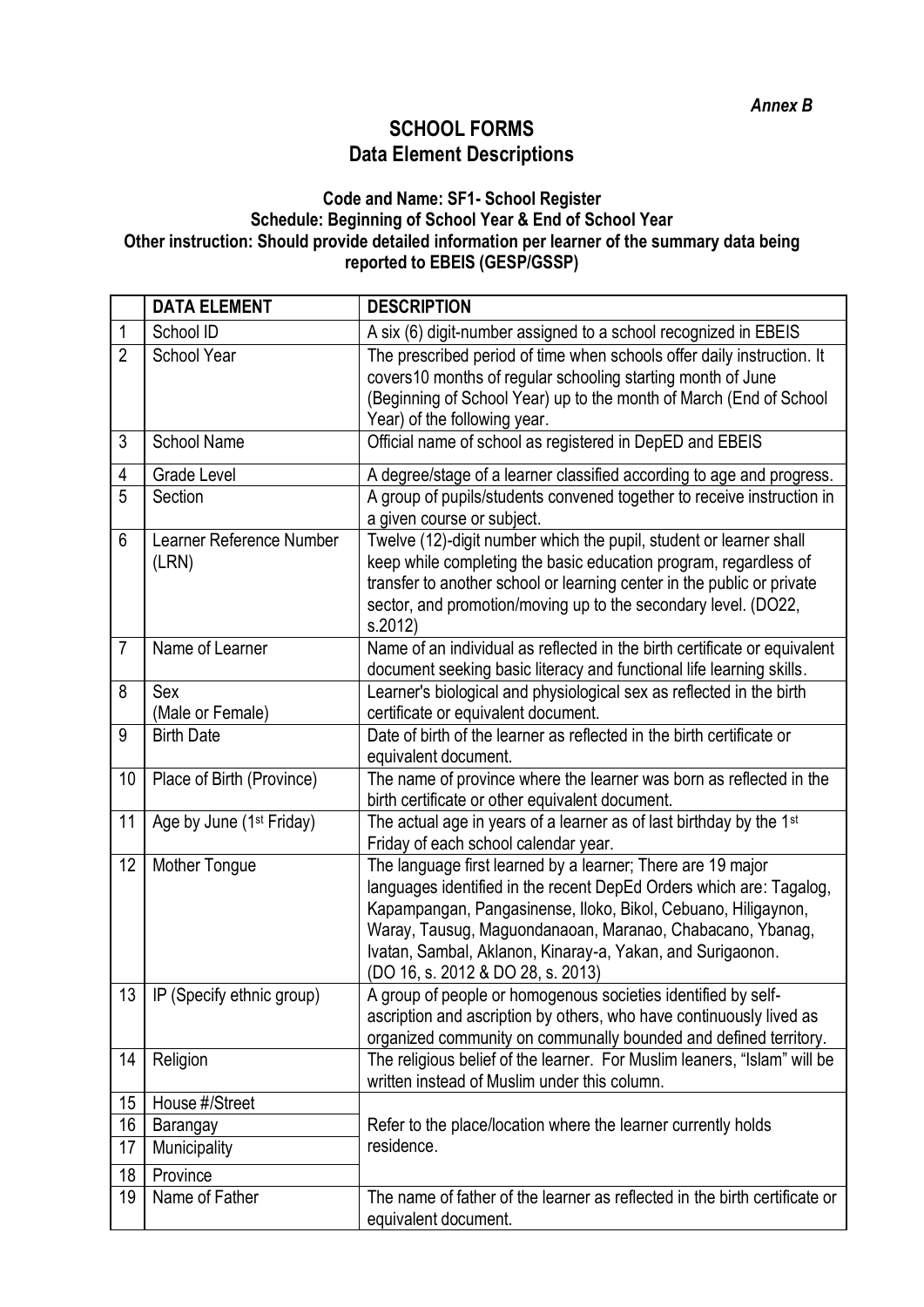| 20 | Name of Mother           | The name of mother of the learner as reflected in the birth certificate<br>or equivalent document. |
|----|--------------------------|----------------------------------------------------------------------------------------------------|
| 21 | Name of Guardian         | The person who oversees the welfare of the learner in behalf of the<br>parents.                    |
| 22 | Relationship to Guardian | The relationship between the learner and the guardian.                                             |
| 23 | Contact Number (of       | Contact number of the parents and/or the guardian of the learner.                                  |
|    | Parents/Guardian)        |                                                                                                    |
| 24 | Remark/s                 | Additional information about the learner's status or particular                                    |
|    |                          | condition                                                                                          |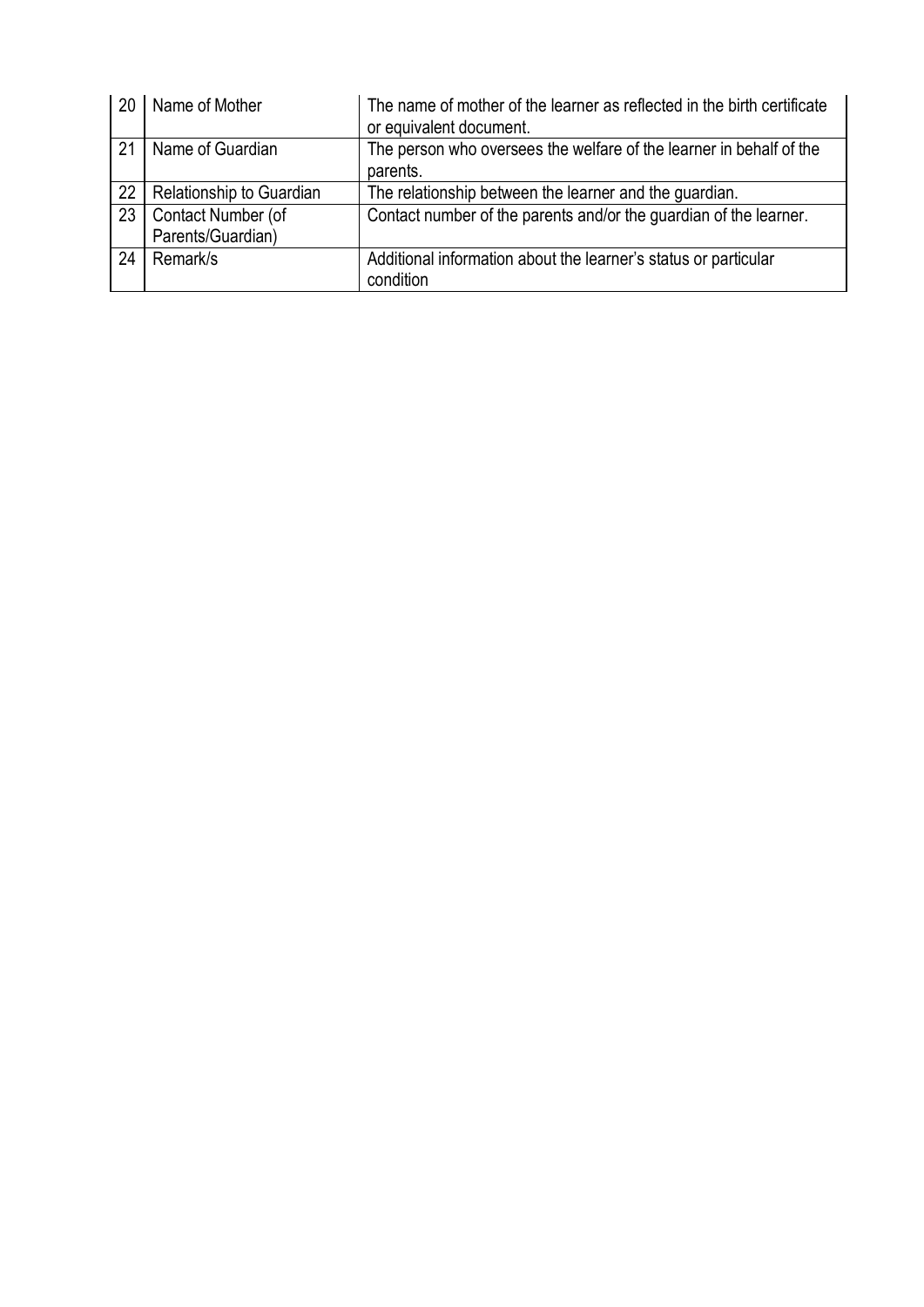### **Code and Name: SF2 – Daily Attendance Report of Learners**

Schedule: Daily updating and for submission to the office of the principal/registrar on or before 5<sup>th</sup> day of the succeeding Month

Other instruction: Should be returned to the teacher/adviser after posting in SF4

|                | <b>DATA ELEMENT</b>                                                                                       | <b>DESCRIPTION</b>                                                                                                                                                                                                                                                                                       |
|----------------|-----------------------------------------------------------------------------------------------------------|----------------------------------------------------------------------------------------------------------------------------------------------------------------------------------------------------------------------------------------------------------------------------------------------------------|
| 1              | School ID                                                                                                 | A six (6) digit-number assigned to a school recognized in EBEIS                                                                                                                                                                                                                                          |
| $\overline{2}$ | School Year                                                                                               | The prescribed period of time when schools offer daily instruction.<br>It covers 10 months of regular schooling starting month of June<br>(Beginning of School Year) up to the month of March (End of<br>School Year) of the following year.                                                             |
| 3              | <b>School Name</b>                                                                                        | Official name of school as registered in DepED and EBEIS                                                                                                                                                                                                                                                 |
| 4              | Grade Level                                                                                               | A degree/stage of a learner classified according to age and<br>progress.                                                                                                                                                                                                                                 |
| 5              | Section                                                                                                   | A group of pupils/students convened together to receive<br>instruction in a given course or subject.                                                                                                                                                                                                     |
| 6              | Month                                                                                                     | Month covered in the report                                                                                                                                                                                                                                                                              |
| 7              | Learner's Name                                                                                            | Name of the individual as reflected in the birth certificate or<br>equivalent document.                                                                                                                                                                                                                  |
| 8              | Date (Daily)                                                                                              | School day (Monday, Tuesday, Wednesday, Thursday and<br>Friday) and date in month being reported.                                                                                                                                                                                                        |
| 9              | Total number of Days Absent (per<br>pupil)                                                                | Total number of absences of each learner in the month reported.                                                                                                                                                                                                                                          |
| 10             | Total number of Days Tardy (per<br>pupil)                                                                 | Total number of times a learner was late or spent less than the<br>required time in school (under time including cutting of classes)<br>during the month being reported.                                                                                                                                 |
| 11             | Remarks                                                                                                   | Additional information about the learner's status or particular<br>condition                                                                                                                                                                                                                             |
| 12             | Enrolment as of 1 <sup>st</sup> Friday of June                                                            | The total number of enrolled learners as of 1 <sup>st</sup> Friday of June                                                                                                                                                                                                                               |
| 13             | Late Enrolment                                                                                            | Learners who reported to school beyond the cut-off of BoSY.<br>This reflects only the number of late enrollees during the month<br>being reported and not the cumulative total.                                                                                                                          |
| 14             | Registered Learner as of end of the<br>month                                                              | The actual number of learners who are officially enrolled and<br>registered (including transferred in) as of the last day of classes<br>for the month being reported. Learner/s who are<br>dropped/transferred out during the month or prior the last day of<br>classes for the month must not be added. |
| 15             | Percentage of Enrolment<br>(registered learner as of end of the<br>month over Enrolment as of July<br>31) | The percentage (%) of the number of registered learners with a<br>computation of:<br>Registered Learners as of end of<br>the Month<br>Enrollment as of $I^{st}$ Friday of<br>June                                                                                                                        |
| 16             | Average Daily Attendance                                                                                  | The average daily number of learners attending classes during<br>the month being reported                                                                                                                                                                                                                |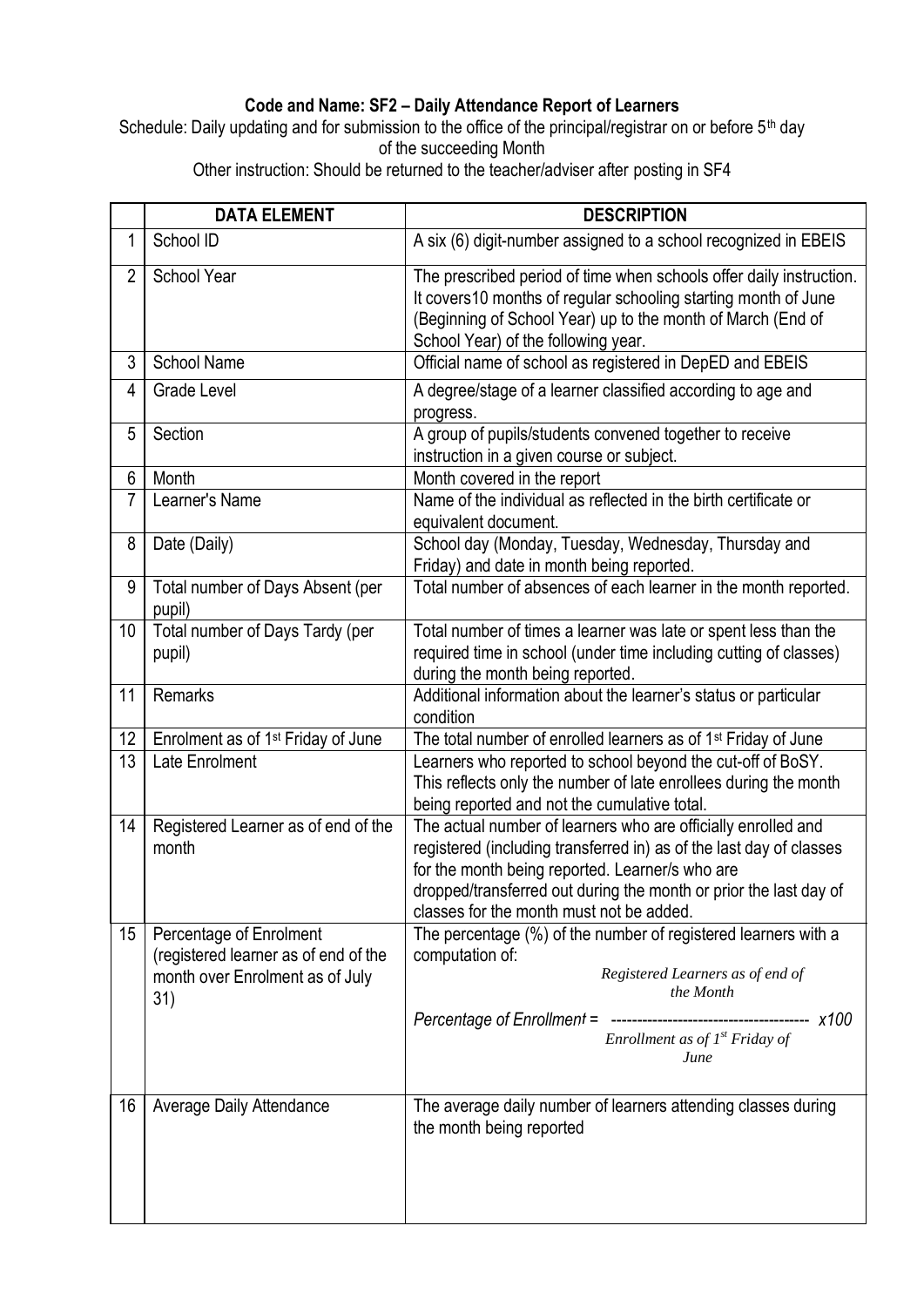|    |                                                           | <b>Total Daily Attendance</b><br>Average Daily Attendance =<br>Number of School Days in<br>reporting month                                                                                                                                                                                                                               |
|----|-----------------------------------------------------------|------------------------------------------------------------------------------------------------------------------------------------------------------------------------------------------------------------------------------------------------------------------------------------------------------------------------------------------|
| 17 | Percentage of Attendance for the<br>month                 | The percentage of the attendance for the current month with a<br>computation of:<br><b>Total Daily Attendance</b><br>x100<br>for the Month<br>Registered Learner as of end of<br>the Month                                                                                                                                               |
| 18 | Number of students with 5<br>consecutive days of absences | Total number of learners who did not attend class for 5<br>consecutive days which can be used as basis for home visitation                                                                                                                                                                                                               |
| 19 | Drop out (M/F/Total)                                      | Total Number of learners aggregated by male and female who<br>left school before completing the prescribed grade level within the<br>specified school year from 1 <sup>st</sup> Friday of school calendar days to<br>March 31 and should not be included in the total enrollment as of<br>the same date                                  |
| 20 | Transferred In (M/F/Total)                                | Total number of learners aggregated by male and female who<br>entered from one school to another, either government or private<br>from 1 <sup>st</sup> Friday of school calendar days to March 31. Learner/s<br>who transferred in must be included when reporting total number<br>of learners as of the end of the month being reported |
| 21 | Transferred Out (M/F/Total)                               | Total number of learner who left school to enter another school<br>as evidenced by a request for permanent record (Form 137) from<br>1 <sup>st</sup> Friday of school calendar days to March 31. Learner/s who<br>transferred out should not be included in the total enrollment as of<br>the same date.                                 |
| 22 | Signature of Teacher                                      | The name and signature of the teacher who prepared the form.                                                                                                                                                                                                                                                                             |
| 23 | Signature of School Head                                  | The name and signature of the school head attesting the<br>correctness of this form                                                                                                                                                                                                                                                      |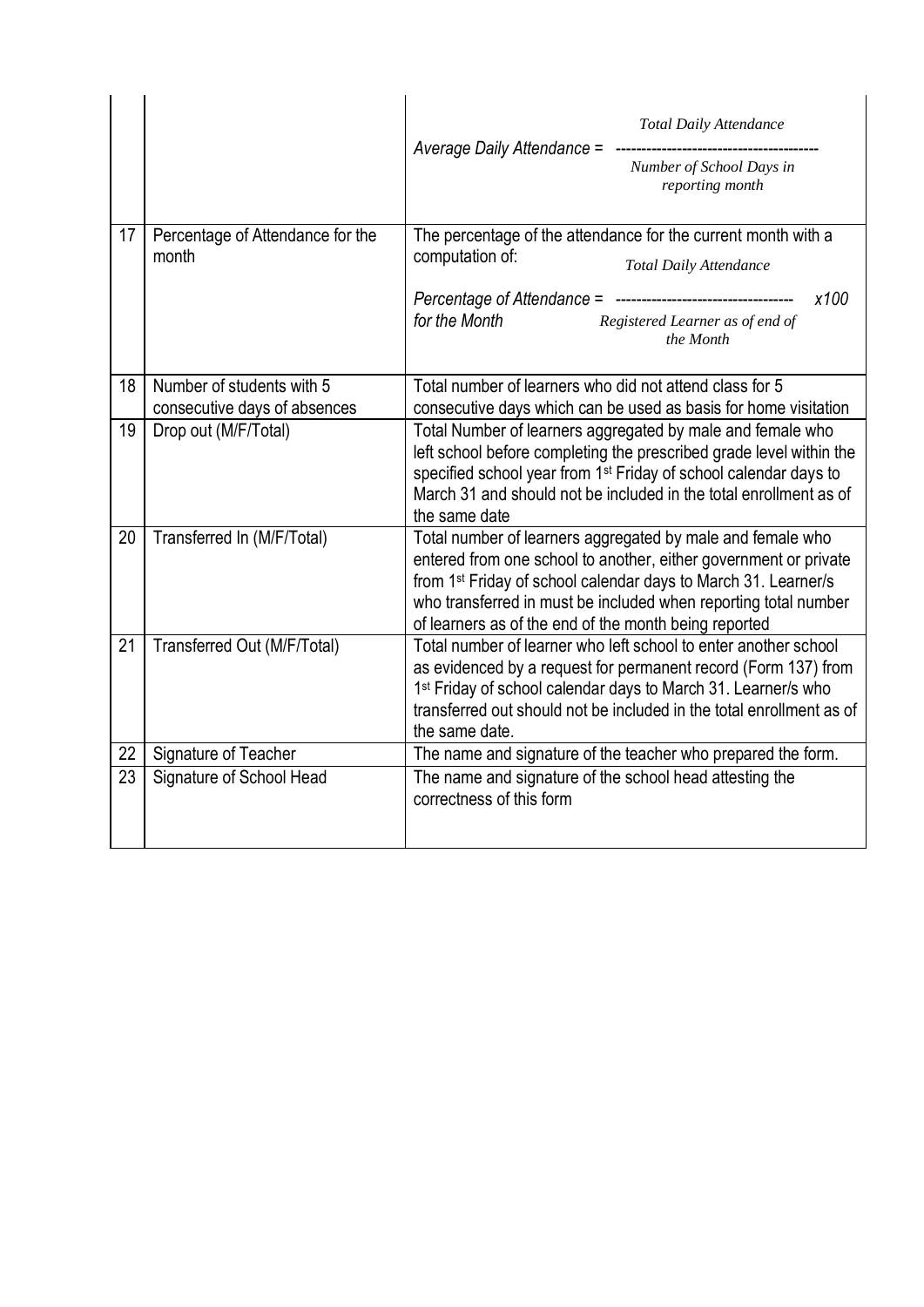### **Code and Name: SF3 – Books Issued and Returned**

Schedule: Beginning of School Year and End of School Year Daily Other instruction: All textbook being used should be reported regardless of number of books per subject area.

|                | <b>DATA ELEMENT</b>           | <b>DESCRIPTION</b>                                                                                                                                                                                                                                                                                                                                                                                                 |
|----------------|-------------------------------|--------------------------------------------------------------------------------------------------------------------------------------------------------------------------------------------------------------------------------------------------------------------------------------------------------------------------------------------------------------------------------------------------------------------|
| 1              | School ID                     | A six (6) digit-number assigned to a school recognized in EBEIS                                                                                                                                                                                                                                                                                                                                                    |
| $\overline{2}$ | School Year                   | The prescribed period of time when schools offer daily instruction. It<br>covers10 months of regular schooling starting month of June<br>(Beginning of School Year) up to the month of March (End of<br>School Year) of the following year.                                                                                                                                                                        |
| 3              | <b>School Name</b>            | Official name of school as registered in DepED and EBEIS                                                                                                                                                                                                                                                                                                                                                           |
| 4              | Grade Level                   | A degree/stage of a learner classified according to age and<br>progress.                                                                                                                                                                                                                                                                                                                                           |
| 5              | Section                       | A group of pupils/students convened together to receive instruction<br>in a given course or subject.                                                                                                                                                                                                                                                                                                               |
| 6              | Month                         | Month covered in the report                                                                                                                                                                                                                                                                                                                                                                                        |
| $\overline{7}$ | Name of Learner               | Name of learner as reflected in the birth certificate or equivalent<br>document                                                                                                                                                                                                                                                                                                                                    |
| 8              | Title of the Book & reference | The name of the book given to each learner. The subject area to                                                                                                                                                                                                                                                                                                                                                    |
|                | for what subject area         | which the book is issued should also be reflected                                                                                                                                                                                                                                                                                                                                                                  |
| 9              | Date Issued                   | The day the learner received the book allotted to him/her.                                                                                                                                                                                                                                                                                                                                                         |
| 10             | Date Returned                 | The day the learner returned the book allotted to him/her. (In case<br>of losses/unreturned, applicable code will be written in this column.<br>The codes are: FM=Force Majeure, TDO: Transferred/Dropout,<br>NEG=Negligence)                                                                                                                                                                                      |
| 11             | <b>Remarks/Action Taken</b>   | May provide additional information for lost/unreturned or damaged<br>books. Actions taken by the teachers are coded with the following<br>description: LLTR=Secured Letter from Learner duly signed by<br>parent/guardian (for code FM), TLTR=Teacher prepared<br>letter/report duly noted by School Head for submission to School<br>Property Custodian (for code TDO), PTL=Paid by the Learner (for<br>code NEG) |
| 12             | <b>Total Male</b>             | Total number of registered male learners                                                                                                                                                                                                                                                                                                                                                                           |
| 13             | <b>Total Female</b>           | Total number of registered female learners                                                                                                                                                                                                                                                                                                                                                                         |
| 14             | <b>Total Learners</b>         | Total registered learners                                                                                                                                                                                                                                                                                                                                                                                          |
| 15             | <b>Total Copies Issued</b>    | The total number of copies of each textbook issued by the teacher<br>to the learners.                                                                                                                                                                                                                                                                                                                              |
| 16             | <b>Total Copies Returned</b>  | The total number of returned textbooks by the learners to the<br>teacher.                                                                                                                                                                                                                                                                                                                                          |
| 17             | Signature of Teacher          | The signature above printed name of the teacher who prepared the<br>form.                                                                                                                                                                                                                                                                                                                                          |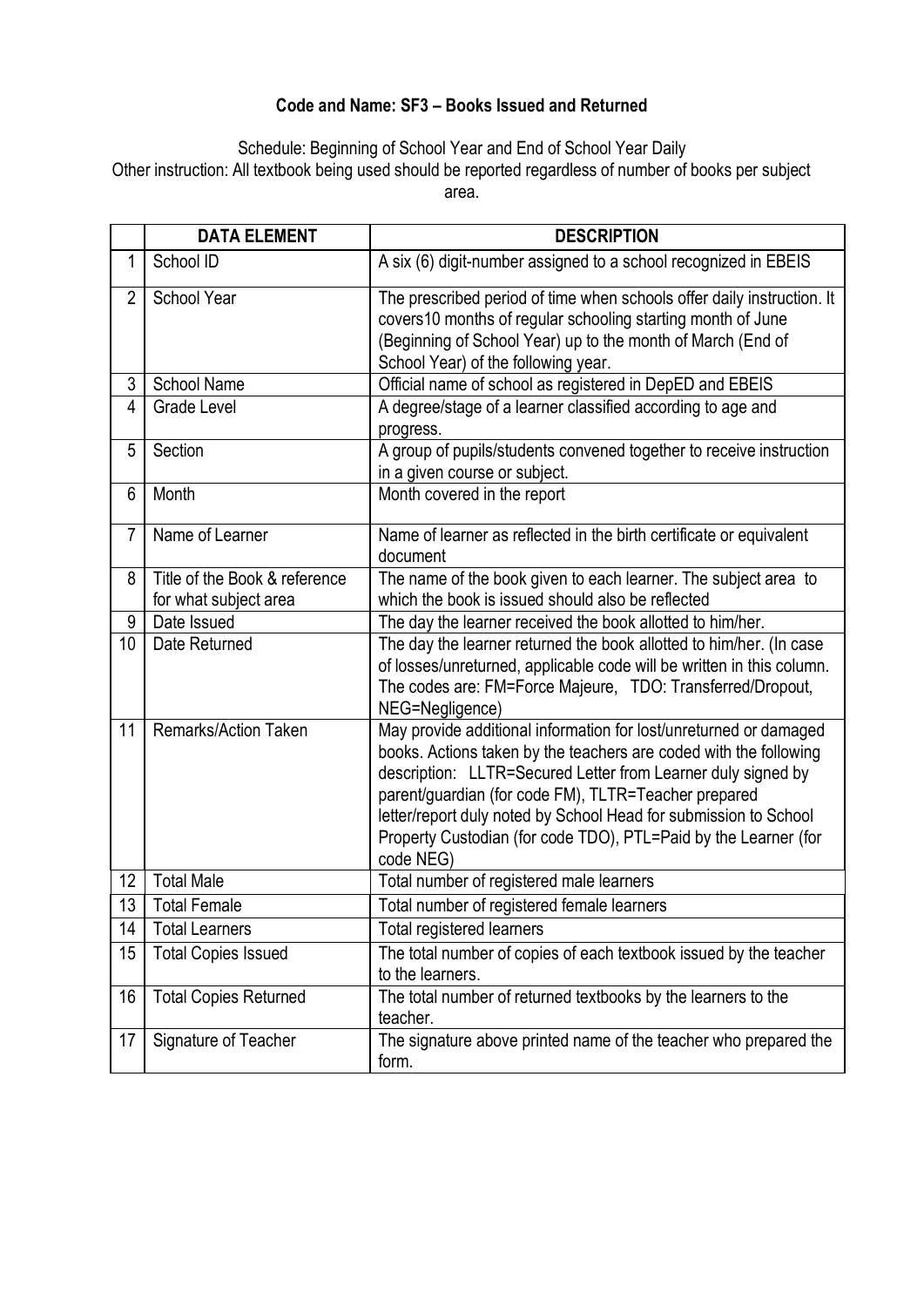### **Code and Name: SF4 – Monthly Learner's Movement and Attendance**

Schedule: on or before 10<sup>th</sup> day of the succeeding Month

Other instruction: Should be lifted from SF 2 submitted by teacher/adviser. Division office must be furnished a copy of this report for the months of June (attachment to GESP/GSSP-BoSY) October and March (attachment to GESP/GSSP-EoSY).

|                | <b>DATA ELEMENT</b>                                                                | <b>DESCRIPTION</b>                                                                                                                                                                                                                                                    |
|----------------|------------------------------------------------------------------------------------|-----------------------------------------------------------------------------------------------------------------------------------------------------------------------------------------------------------------------------------------------------------------------|
| 1              | School ID                                                                          | A six (6) digit-number assigned to a school recognized in EBEIS                                                                                                                                                                                                       |
| $\overline{2}$ | School Year                                                                        | The prescribed period of time when schools offer daily instruction.<br>It covers10 months of regular schooling starting month of June<br>(Beginning of School Year) up to the month of March (End of<br>School Year) of the following year.                           |
| 3              | <b>School Name</b>                                                                 | Official name of school as registered in DepED and EBEIS                                                                                                                                                                                                              |
| 4              | Section                                                                            | A group of pupils/students convened together to receive<br>instruction in a given course or subject.                                                                                                                                                                  |
| 5              | Month                                                                              | Month covered in the report                                                                                                                                                                                                                                           |
| 6              | Name of Adviser                                                                    | The person in the school assigned to supervise, guide & direct a<br>specific class and actual teaching to his/her assigned class and<br>other classes, if there is any.                                                                                               |
| $\overline{7}$ | Grade/Year Level                                                                   | A degree/stage of a learner classified according to the age and<br>progress.                                                                                                                                                                                          |
| 8              | Section                                                                            | A class or group of students taking the same grade and<br>performance level                                                                                                                                                                                           |
| 9              | <b>Registered Learners</b><br>(As of End of the Month)<br>(Male/Female/Total)      | The number of learners (M/F/Grand Total) who are enrolled and<br>registered in the school in the current month.                                                                                                                                                       |
| 10             | Attendance: Daily Average                                                          | This is the average daily attendance of learners by section/grade/<br>and total for school divided by the total number of school days for<br>the month.<br><b>Total Daily Attendance</b><br>Average Daily Attendance =<br>Number of School Days in<br>reporting month |
| 11             | Attendance: Percentage for the<br>Month                                            | The percentage of the attendance for the current month with a<br>computation of:<br>Average Daily Attendance<br>x100<br>Percentage of Attendance =<br>------------------------<br>for the month<br>Registered Learners as of end of<br>the month                      |
| 12             | Drop Out<br><b>Cumulative as of Previous</b><br>Month (Male/Female/Grand<br>Total) | Total number of learners (male/female/grand total) who left school<br>in the previous months.                                                                                                                                                                         |
| 13             | Drop Out<br>For the Month<br>(Male/Female/Grand Total)                             | Total number of learners (male/female/grand total) who left school<br>in a current month.                                                                                                                                                                             |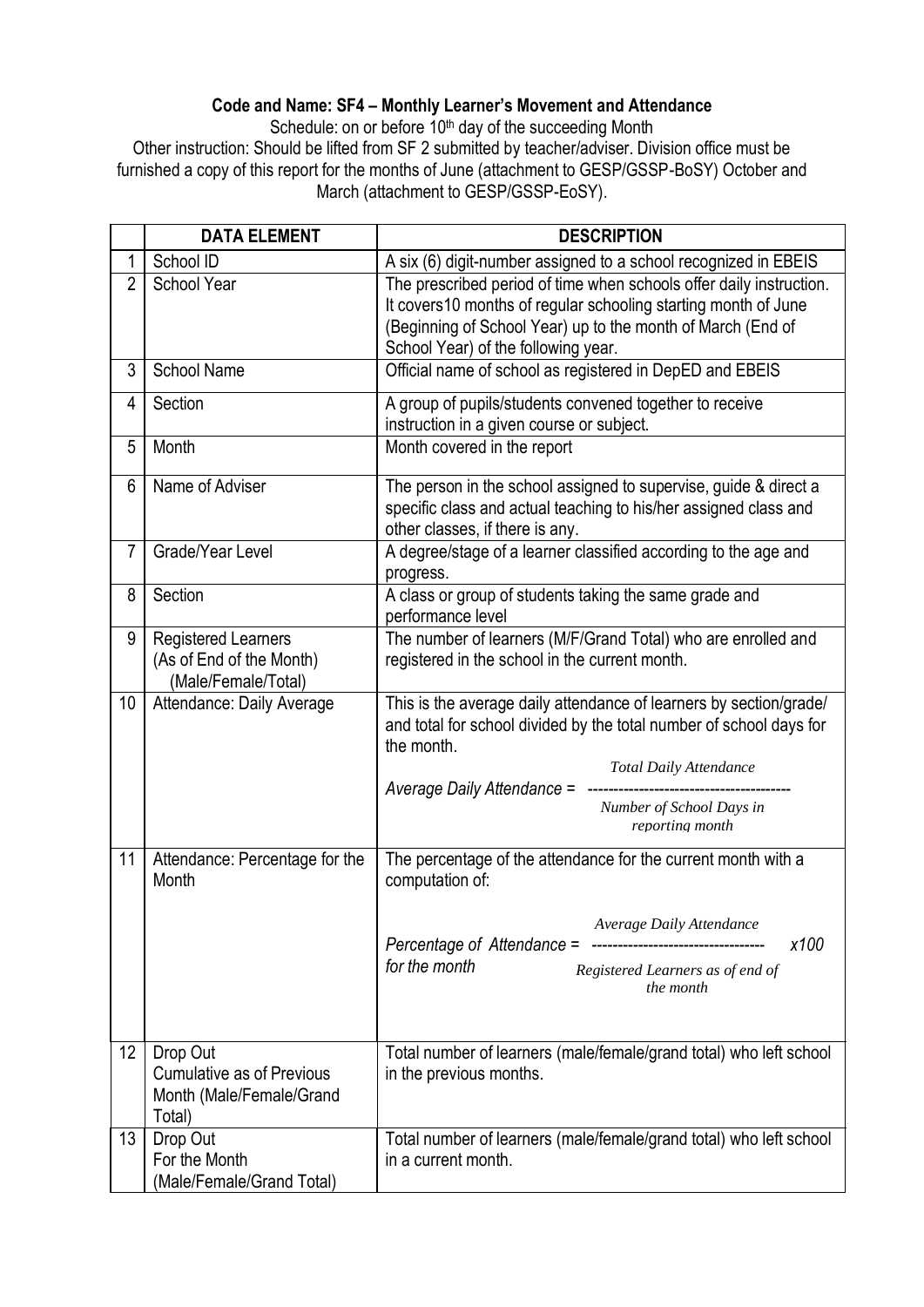| 14 | Drop Out<br>Cumulative as of End of Month<br><b>Total (Male/Female/Grand</b><br>Total)            | The number of learners (male/female/grand total) who left<br>schooling from the previous months and the current month.                                                                                                           |
|----|---------------------------------------------------------------------------------------------------|----------------------------------------------------------------------------------------------------------------------------------------------------------------------------------------------------------------------------------|
| 15 | <b>Transferred Out</b><br><b>Cumulative as of Previous</b><br>Month (Male/Female/ Grand<br>Total) | Total number of learners (male/female/grand total) who move out<br>of original school where he is officially enrolled to enter another<br>school from the previous months after enrollment.                                      |
| 16 | <b>Transferred Out</b><br>For the Month<br>(Male/Female/Grand Total)                              | Total number of learners (male/female/grand total) who move out<br>from the original school where he is officially listed to another<br>school in a current month.                                                               |
| 17 | <b>Transferred Out</b><br>Cumulative as of End of the<br>Month<br>(Male/Female/Grand Total)       | The number of learners (male/female/grand total) who move out<br>from the original school where he officially listed to another school.<br>Note: total from the previous months and for the current month.                       |
| 18 | Transferred In<br><b>Cumulative as of Previous</b><br>Month<br>(Male/Female/Grand Total)          | The number of learners (male/female/grand total) who move in<br>from one school where he officially enrolled to a new school from<br>the previous months after enrollment.                                                       |
| 19 | Transferred In<br>For the Month<br>(Male/Female/Grand Total)                                      | The number of learners (male/female/grand total) who move in<br>from one school where he is officially enrolled and transferred IN<br>to another school in a current month.                                                      |
| 20 | <b>Transferred In</b><br>Cumulative as of End of the<br>Month<br>(Male/Female/Grand Total)        | The number of learners (male/female/grand total) who moved in<br>from one school where he officially enrolled but opt to transfer to<br>another school from the previous months after enrollment<br>including the current month. |
| 21 | Name Signature of School<br>Head                                                                  | The name and signature of the school head who prepared the<br>form.                                                                                                                                                              |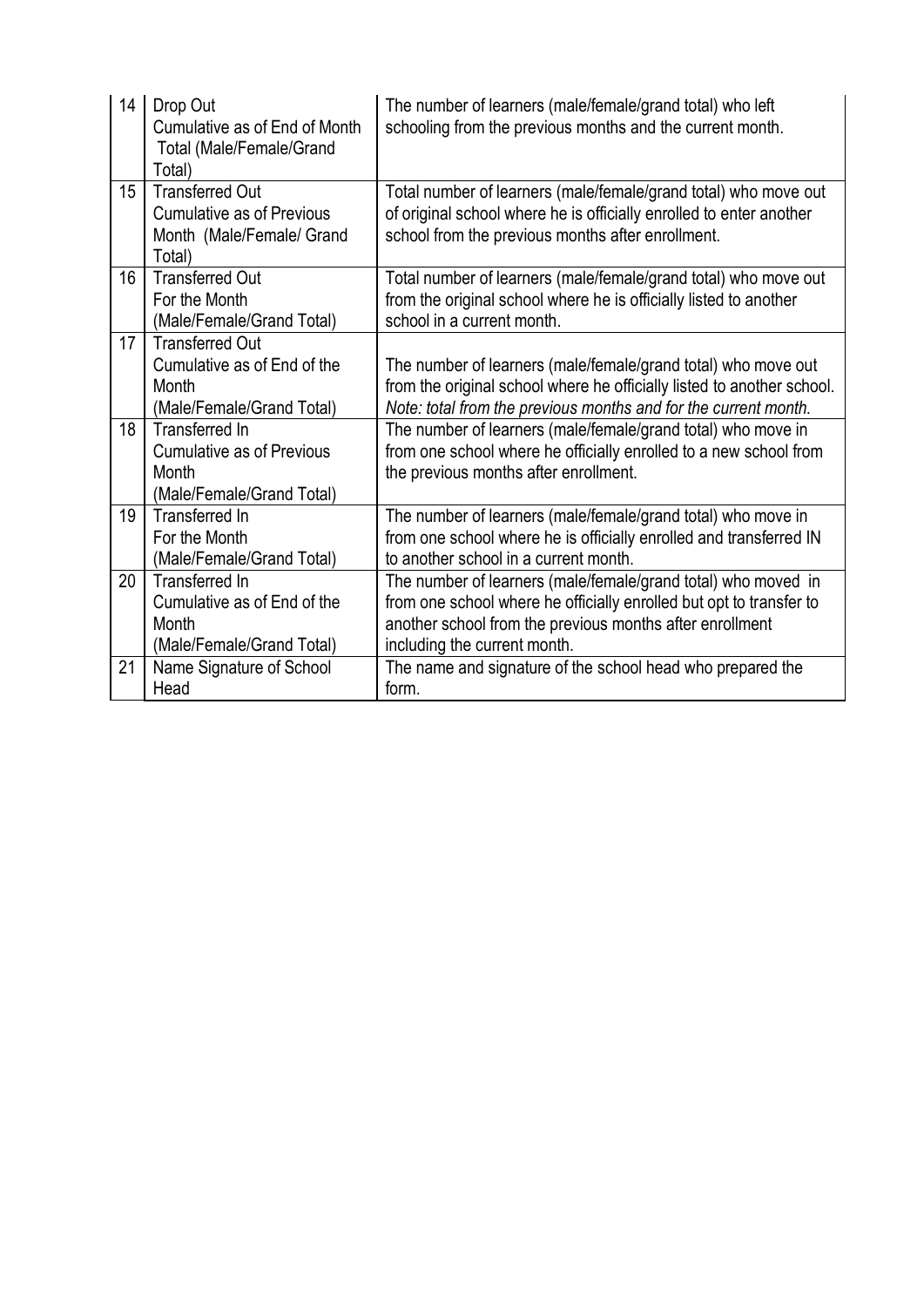### **Code and Name: SF5 Report on Promotion & Level of Proficiency**

Schedule: End of School Year

Other instruction: This will used for all grade/year levels regardless of curriculum program. Specific instructions shall be observed in harmony with the implementation of K to 12 program.

|                | <b>DATA ELEMENT</b>            | <b>DESCRIPTION</b>                                                                                                                                                                                                                                                                                                                                                                                                                                                                                                                                                                                                                                                                                                       |
|----------------|--------------------------------|--------------------------------------------------------------------------------------------------------------------------------------------------------------------------------------------------------------------------------------------------------------------------------------------------------------------------------------------------------------------------------------------------------------------------------------------------------------------------------------------------------------------------------------------------------------------------------------------------------------------------------------------------------------------------------------------------------------------------|
| 1              | School ID                      | A six (6) digit-number assigned to a school recognized in<br><b>EBEIS</b>                                                                                                                                                                                                                                                                                                                                                                                                                                                                                                                                                                                                                                                |
| $\overline{2}$ | Curriculum                     | Systematic group of experiences or sequences of courses<br>or subject required for graduation or certification in each<br>level of education. For Grade levels implementing K to 12<br>Basic Education Curriculum, "K to12 BEC" will be reflected.<br>For the remaining grade/year level, "Restructured BEC" will<br>be written.                                                                                                                                                                                                                                                                                                                                                                                         |
| 3              | School Year                    | The prescribed period of time when schools offer daily<br>instruction. It covers10 months of regular schooling starting<br>month of June (Beginning of School Year) up to the month<br>of March (End of School Year) of the following year.                                                                                                                                                                                                                                                                                                                                                                                                                                                                              |
| 4              | <b>School Name</b>             | Official name of school as registered in DepED and EBEIS                                                                                                                                                                                                                                                                                                                                                                                                                                                                                                                                                                                                                                                                 |
| 5              | <b>Grade Level</b>             | A degree/stage of a learner classified according to age and<br>progress.                                                                                                                                                                                                                                                                                                                                                                                                                                                                                                                                                                                                                                                 |
| 6              | Section                        | A group of pupils/students convened together to receive<br>instruction in a given course or subject.                                                                                                                                                                                                                                                                                                                                                                                                                                                                                                                                                                                                                     |
| $\overline{7}$ | Learner Reference Number (LRN) | Twelve (12)-digit number which the pupil, student or learner<br>shall keep while completing the basic education program,<br>regardless of transfer to another school or learning center<br>in the public or private sector, and promotion/moving up to<br>the secondary level. (DO22, s.2012)                                                                                                                                                                                                                                                                                                                                                                                                                            |
| 8              | Learner's Name                 | Name of an individual as reflected in birth certificate or<br>equivalent document.                                                                                                                                                                                                                                                                                                                                                                                                                                                                                                                                                                                                                                       |
| 9              | General Average                | The average rating of a student in all subject areas taken in<br>a given school year written in a numerical value of 3<br>decimal places for honor students and two for non-honors.<br>Equivalent Descriptive Letter Value should be written in<br>close parenthesis. Leave this column blank for irregular<br>learners or learners with subject deficiencies.                                                                                                                                                                                                                                                                                                                                                           |
| 10             | <b>Action Taken</b>            | Status of Learner as of End of School Year using the<br>following categories:<br>Promoted: Satisfied requirements in all subject areas<br>Irregular: with incomplete subject/s. This category implies<br>that the learner is promoted to the next level but with<br>deficiencies in one or more subject area/s. As per D.O. #<br>73, s. 2012 section G page 5, "If by the end of the school<br>year, the students are still at the Beginning level, they shall<br>be required to take summer classes." Special instruction<br>for grade 1 children under the K to 12 Basic Education<br>Program was issued on March 2013 (D.M. 46, s. 2013).<br>Retained: Learner who was not able to complete even one<br>subject area. |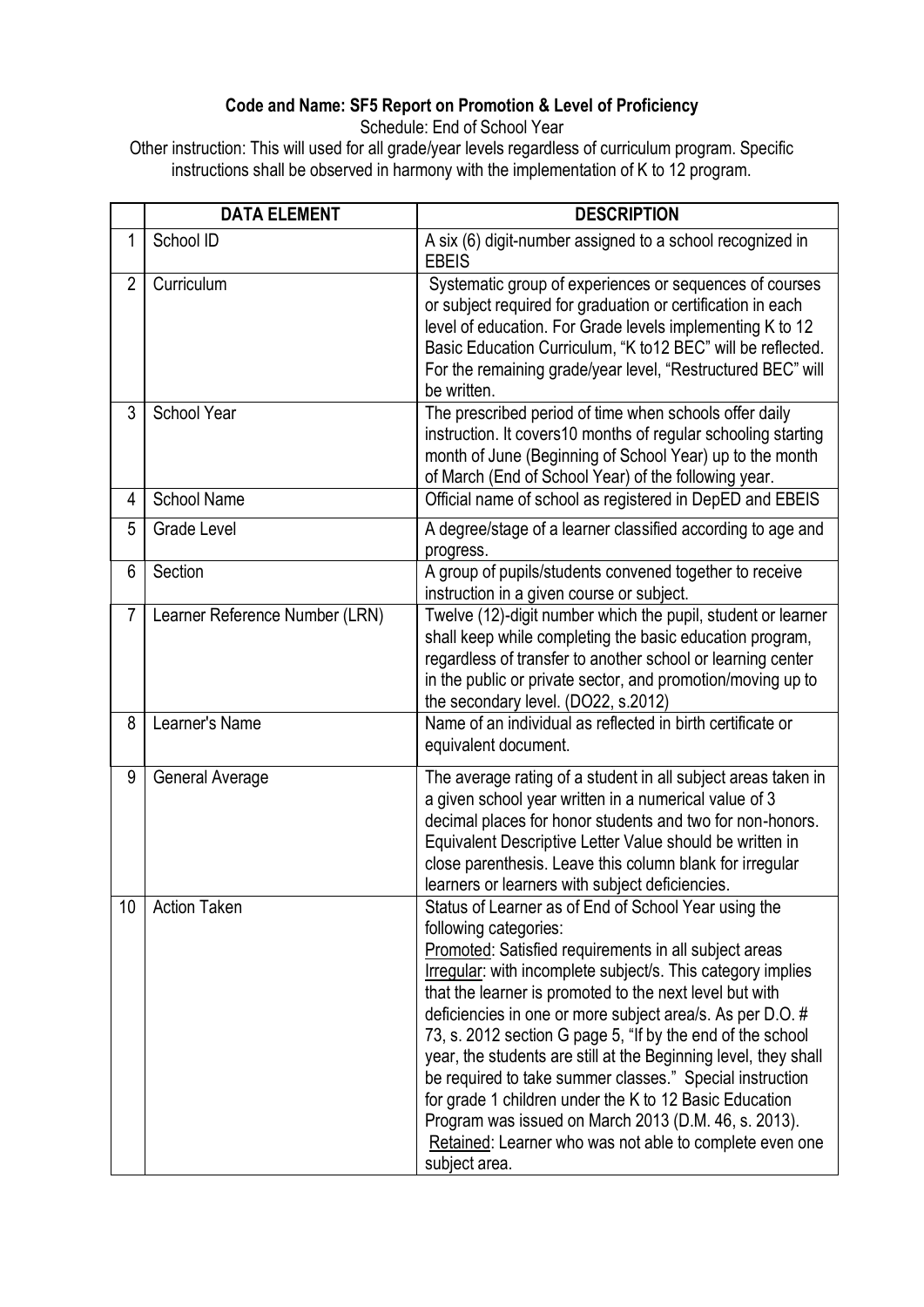| 11 | Incomplete Subject/s<br>(Completed as of end of current SY)    | The subject area from the previous level taken by the<br>student in the current school year because of previous<br>subject deficiency that he/she has passed in the current<br>SY.<br>This column is for K To 12 Curriculum and remaining RBEC |
|----|----------------------------------------------------------------|------------------------------------------------------------------------------------------------------------------------------------------------------------------------------------------------------------------------------------------------|
|    |                                                                | in high school.                                                                                                                                                                                                                                |
| 12 | Incomplete Subject/s<br>as of End of the current SY            | The subject/s currently undertaken by the learner for the<br>current School Year but failed to pass. This column is for K<br>To 12 Curriculum and remaining RBEC in high school.                                                               |
| 13 | Summary Table - Promoted                                       | The no. of learners (male/female/grand total) who are                                                                                                                                                                                          |
|    | (Male/Female/Grand Total)                                      | promoted to the next grade level for the next school year.                                                                                                                                                                                     |
| 14 | Summary Table - Irregular<br>(Male/Female/Grand Total)         | The no. of learners (male/female/grand total) who are<br>promoted to the next grade level for the next school year<br>but with deficiency in some subjects. (Applicable only to K<br>to 12 Curriculum)                                         |
| 15 | Summary Table - Retained<br>(Male/Female/Grand Total)          | The no. of learners (male/female/grand total) retained in the<br>same grade level for the next school year.                                                                                                                                    |
| 16 | Level of Proficiency- Beginning<br>(Male/Female/Grand Total)   | The no. of learners (male/female/grand total) who are at the<br>beginning level or whose numerical grade is 74% and<br>below.                                                                                                                  |
| 17 | Level of Proficiency- Developing<br>(Male/Female/Grand Total)  | The no. of learners (male/female/grand total) who are at the<br>developing level of proficiency or has numerical grade<br>ranges from 75% to 79%.                                                                                              |
| 18 | Level of Proficiency- Approaching<br>(Male/Female/Grand Total) | The no. of learners (male/female/grand total) who are at the<br>approaching level of proficiency or whose numerical grade<br>ranges from 80% to 84%.                                                                                           |
| 19 | Level of Proficiency-<br>Proficient (Male/Female/Grand Total)  | The no. of learners (male/female/grand total) who are at the<br>proficient level of proficiency or whose numerical grade<br>ranges from 85% to 89%.                                                                                            |
| 20 | Level of Proficiency- Advanced<br>(Male/Female/Grand Total)    | The no. of learners (male/female/grand total) who are at the<br>advance level of proficiency or whose numerical grade is<br>90% and above.                                                                                                     |
| 21 | Name and signature of the Class<br>Adviser                     | The name and signature of the teacher who prepared this<br>form.                                                                                                                                                                               |
| 22 | Name and signature of the School<br>Head                       | The name and signature of the school head attesting the<br>veracity of this form.                                                                                                                                                              |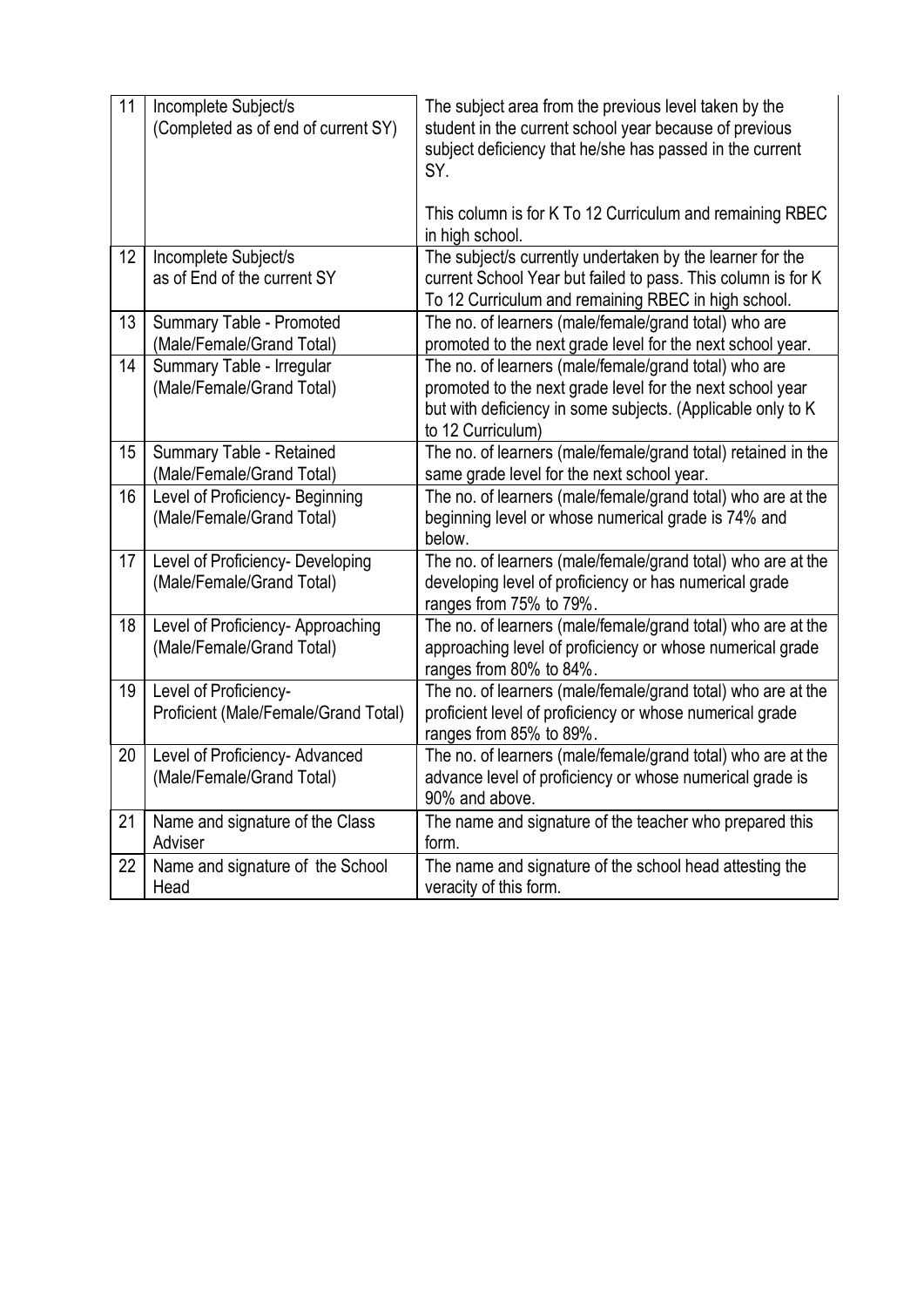#### **Code and Name: SF6 – Summarized Report on Promotion and Level of Proficiency** Schedule: End of School Year

Other instruction: This will used for all grade/year levels regardless of curriculum program. Specific instructions shall be observed in harmony with the implementation of K to 12 program

|                | Name of Data Element                                             | <b>DESCRIPTION</b>                                                                                                                                                                                                                          |
|----------------|------------------------------------------------------------------|---------------------------------------------------------------------------------------------------------------------------------------------------------------------------------------------------------------------------------------------|
| $\mathbf 1$    | School ID                                                        | A six (6) digit-number assigned to a school recognized in<br><b>EBEIS</b>                                                                                                                                                                   |
| $\overline{2}$ | School Year                                                      | The prescribed period of time when schools offer daily<br>instruction. It covers10 months of regular schooling starting<br>month of June (Beginning of School Year) up to the month<br>of March (End of School Year) of the following year. |
| 3              | <b>School Name</b>                                               | Official name of school as registered in DepED and EBEIS                                                                                                                                                                                    |
| $\overline{4}$ | Promoted<br>(Male/Female/Grand Total)                            | Total no of learners (male/female/grand total) in a certain<br>grade level who are promoted for the next grade level for<br>the next school year.                                                                                           |
| 5              | Irregular<br>(Male/Female/Grand Total)                           | The no. of learners (male/female/grand total) who are<br>promoted to the next grade level for the next school year<br>but with deficiency in some subjects. (Applicable only to K<br>to 12 Curriculum)                                      |
| 6              | Retained (RBEC)<br>(Male/Female/Grand Total)                     | Total no. of learners (male/female/grand total) in a certain<br>grade level retained in the same grade level for the current<br>school year.                                                                                                |
| $\overline{7}$ | Level of Proficiency<br>Beginning<br>(Male/Female/Grand Total)   | Total no of learners (male/female/grand total) in a certain<br>grade level who are in the beginning level of proficiency.                                                                                                                   |
| 8              | Level of Proficiency<br>Developing<br>(Male/Female/Grand Total)  | Total no. of learners (male/female/grand total) in a certain<br>grade level who are in the developing level of proficiency.                                                                                                                 |
| 9              | Level of Proficiency<br>Approaching<br>(Male/Female/Grand Total) | Total no. of learners (male/female/grand total) in a certain<br>grade level who are in the approaching level of proficiency.                                                                                                                |
| 10             | Level of Proficiency<br>Proficient<br>(Male/Female/Grand Total)  | Total no. of learners (male/female/grand total) in a certain<br>grade level who are in the proficient level of proficiency.                                                                                                                 |
| 11             | Level of Proficiency<br>Advanced<br>(Male, Female, Grand Total)  | Total no. of learners (male/female/grand total) in a certain<br>grade level who are in the advanced level of proficiency.                                                                                                                   |
| 12             | Name and Signature of School Head                                | The name and signature of the school head who prepared<br>this form.                                                                                                                                                                        |
| 13             | Name and Signature of DPO/EPS                                    | The name and signature of the Division's Planning Officer<br>or EPS who reviewed and validated this form.                                                                                                                                   |
| 14             | Name and Signature of Schools<br><b>Division Superintendent</b>  | The name and signature of the Schools Division<br>Superintendent attesting the veracity of this form.                                                                                                                                       |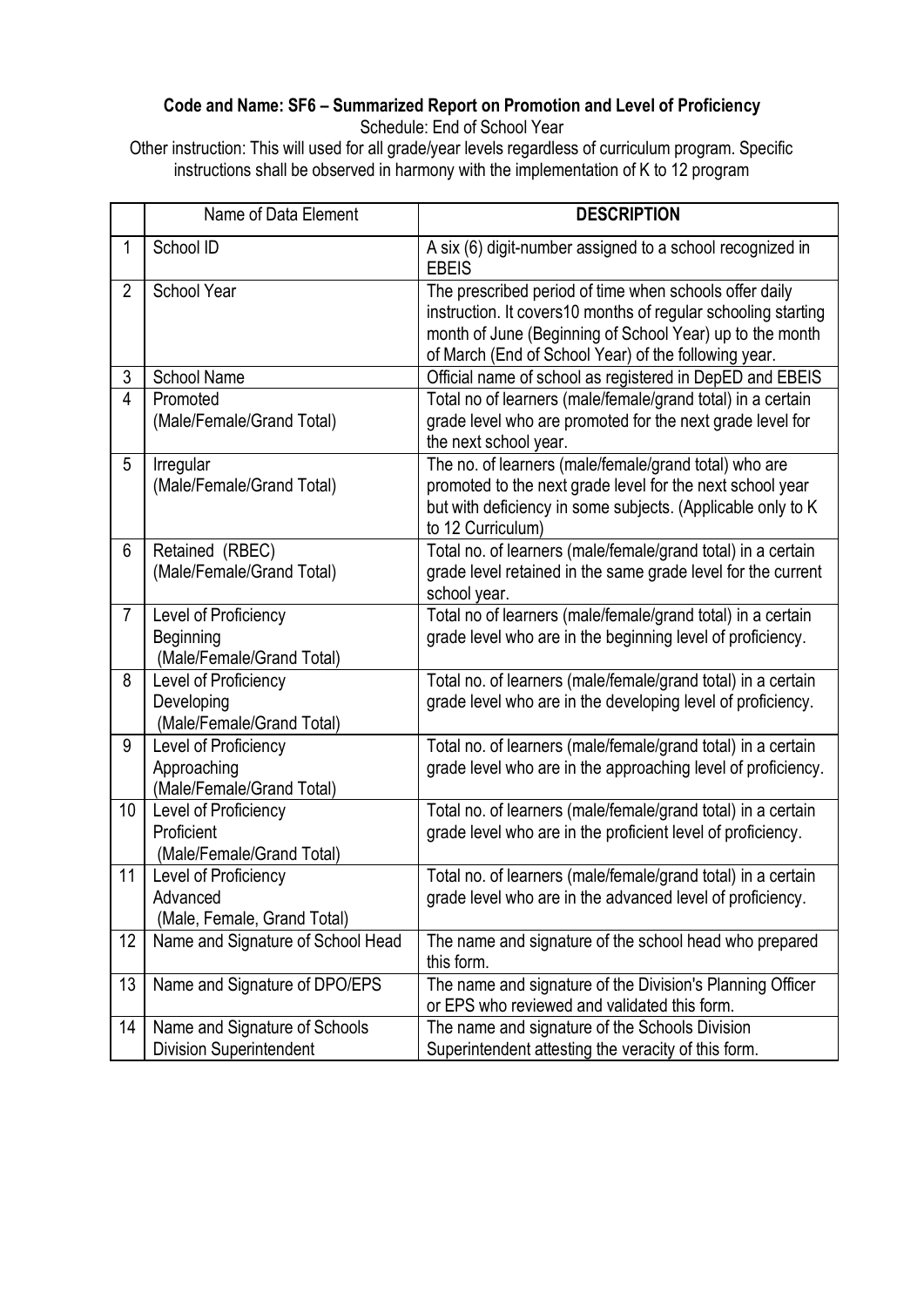# **Code and Name: SF7 – School Personnel Assignment List and Basic Profile**

Schedule: Beginning of School Year

Other instruction: This will used for both public elementary and secondary schools. This should be submitted to the Division Office as attachment of GESP/GSSP BoSY. In case of movement of school personnel during the school year, an updated copy of this form will be submitted to the Division Office.

|                | <b>DATA ELEMENT</b>                                                                            | <b>DESCRIPTION</b>                                                                                                                                                                                                                                                                                                                                                                                                                                                                        |
|----------------|------------------------------------------------------------------------------------------------|-------------------------------------------------------------------------------------------------------------------------------------------------------------------------------------------------------------------------------------------------------------------------------------------------------------------------------------------------------------------------------------------------------------------------------------------------------------------------------------------|
| 1              | School ID                                                                                      | A six (6) digit- number assigned to a school recognized in<br><b>EBEIS</b>                                                                                                                                                                                                                                                                                                                                                                                                                |
| $\overline{2}$ | School Year                                                                                    | The prescribed period of time when schools offer daily<br>instruction. It covers10 months of regular schooling<br>starting month of June (Beginning of School Year) up to<br>the month of March (End of School Year) of the following<br>year.                                                                                                                                                                                                                                            |
| 3              | <b>School Name</b>                                                                             | Official name of school as registered in DepED and EBEIS                                                                                                                                                                                                                                                                                                                                                                                                                                  |
| 4              | (A) Nationally Funded Teaching<br>Related Items (Summary Table) Title<br>of Plantilla Position | Teaching and teaching-related plantilla positions including<br>those with provisional appointments. Title of Plantilla as<br>reflected in the PSI-POP and/or appointment (generic,<br>where applicable). (Only Personnel actually reporting to<br>the school are to be included.                                                                                                                                                                                                          |
| 5              | Number of Incumbent                                                                            | The total number of personnel occupying the said Plantilla<br>Position.                                                                                                                                                                                                                                                                                                                                                                                                                   |
| 6              | (B) Nationally-Funded Non-Teaching<br>Items                                                    | Non-Teaching Plantilla positions approved by the<br>Department of Budget and Management (DBM) whose<br>positions are not engaged in classroom teaching but<br>assist in the delivery of services such as Administrative,<br>Personnel, Supply, Records, Accounting and other<br>support roles in the school. Title of Plantilla as reflected in<br>the PSI-POP and/or appointment (generic, where<br>applicable). (Only Personnel actually reporting to the<br>school are to be included. |
| $\overline{7}$ | (C) Other Appointments and Funding<br>Sources                                                  | Title of Designation and Nature of Appointment<br>Designation as reflected in the contract or other related<br>document - Teacher, Clerk, Driver etc.;<br>Nature of Appointment or Employment Status refers to<br>Contractual, Substitute, Casual/Emergency, Job<br>Order/Contract of Service, Volunteer, etc.<br>In accomplishing this column, the designation title will be<br>reflected first before the nature of appointment. (Example:<br>Teacher - Contractual)                    |
| 8              | Number of Teaching & Non Teaching<br>Incumbent/s                                               | The total number of teaching and non-teaching<br>incumbents who are not holding plantilla / regular position                                                                                                                                                                                                                                                                                                                                                                              |
| 9              | Name of Personnel                                                                              | Employee's complete name (Last Name, First Name,<br>Middle Name, Name Extension) as reflected in their<br>birth/baptismal certificate. (Arrange descending by<br>Position)                                                                                                                                                                                                                                                                                                                |
| 10             | Sex                                                                                            | Employee's sex as reflected in the birth/baptismal<br>certificate                                                                                                                                                                                                                                                                                                                                                                                                                         |
| 11             | <b>Fund Source</b>                                                                             | Name of the institution or source that finances the<br>employment of the particular employee. Use "National"<br>For Plantilla item positions. Other fund sources may be<br>SEF Provincial, SEF Municipal, LGU, PTA, NGO (specify)                                                                                                                                                                                                                                                         |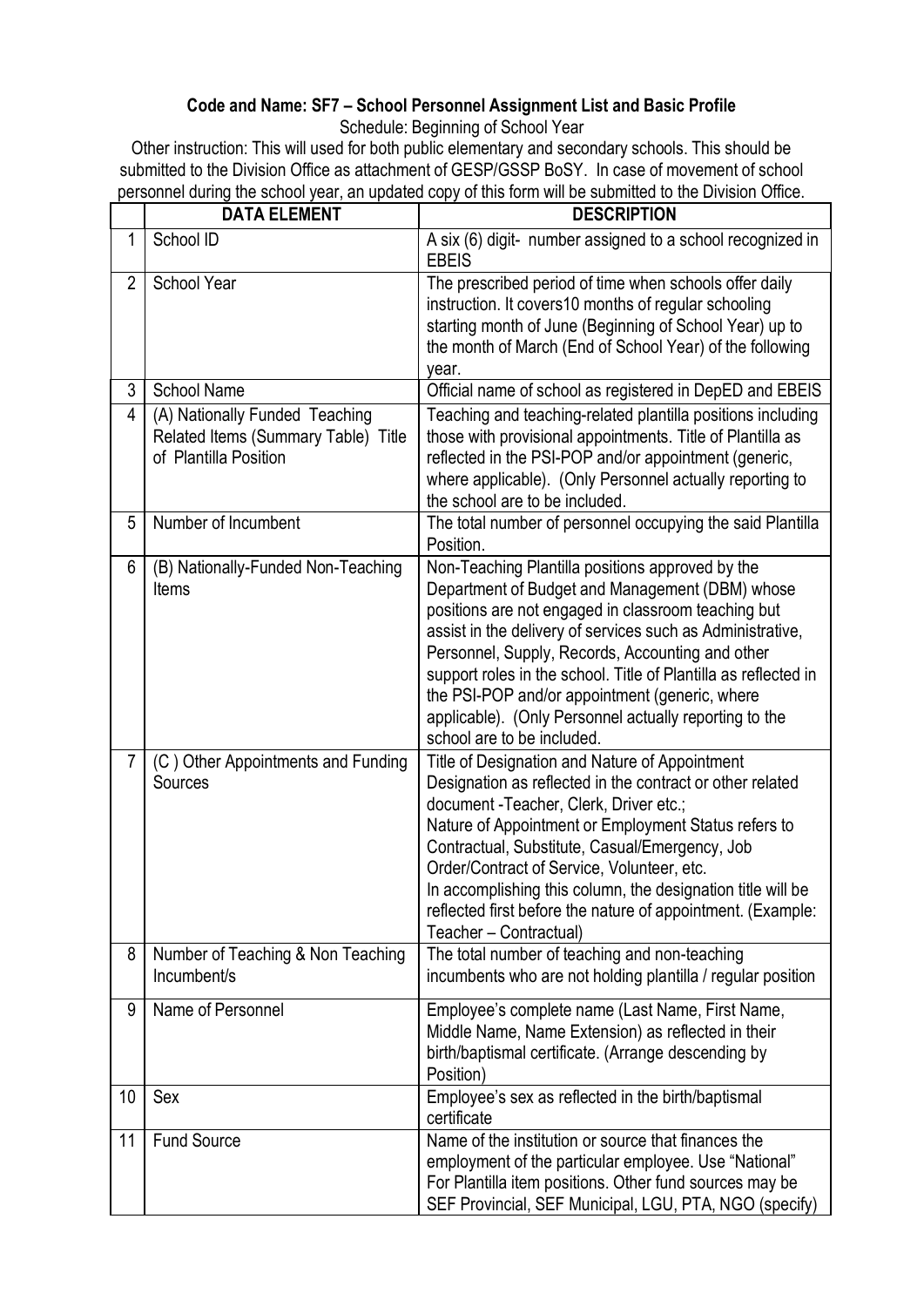|                      |                                                                                                                                                                                     | and others (specify)                                                                                                                                                                                                                                                                                                                                                                                                                                                                                                                                                                                                                                                                                                                                                                                                                                                                                                                                                                                                                                                                                                                                                                                                                                                                                                                                                                                                                                                                                                                                                                                                                                                                                                                                                                                                                                               |
|----------------------|-------------------------------------------------------------------------------------------------------------------------------------------------------------------------------------|--------------------------------------------------------------------------------------------------------------------------------------------------------------------------------------------------------------------------------------------------------------------------------------------------------------------------------------------------------------------------------------------------------------------------------------------------------------------------------------------------------------------------------------------------------------------------------------------------------------------------------------------------------------------------------------------------------------------------------------------------------------------------------------------------------------------------------------------------------------------------------------------------------------------------------------------------------------------------------------------------------------------------------------------------------------------------------------------------------------------------------------------------------------------------------------------------------------------------------------------------------------------------------------------------------------------------------------------------------------------------------------------------------------------------------------------------------------------------------------------------------------------------------------------------------------------------------------------------------------------------------------------------------------------------------------------------------------------------------------------------------------------------------------------------------------------------------------------------------------------|
| 12                   | Position/Designation                                                                                                                                                                | The official item or position assigned to an employee as<br>reflected in the appointment paper, contract or equivalent<br>document signed by the approving authority.                                                                                                                                                                                                                                                                                                                                                                                                                                                                                                                                                                                                                                                                                                                                                                                                                                                                                                                                                                                                                                                                                                                                                                                                                                                                                                                                                                                                                                                                                                                                                                                                                                                                                              |
| 13<br>14<br>15<br>16 | Nature of Appointment/Employment<br><b>Status</b><br>Educational Qualification - Degree/<br>Post-graduate<br>Educational Qualification - Major<br>Educational Qualification - Minor | Each employee may either be any of the following:<br>Permanent : a permanent appointment shall be issued<br>↳<br>to a person who has met all requirements of the<br>position including the prescribed civil service eligibility.<br>Temporary: issued to a person who meets the<br>↳<br>education, experience and training requirements for<br>the position to which he/she is being appointed,<br>except the appropriate eligibility.<br>Substitute: when the regular incumbent of a position is<br>↳<br>temporarily unable to perform the duties of the<br>position, as when he/she is on approved leave of<br>absence, suspension, scholarship grant or<br>secondment. A substitute appointment is issued only if<br>the leave of absence of the incumbent is at least three<br>(3) months except in the case of teachers.<br>Coterminous status : issued to a person whose<br>↳<br>entrance and continuity in the service is:<br>Based on the trust and confidence of the<br>appointing authority or head of unit;<br>Co-existent with the incumbent;<br>$\bullet$<br>Limited by the duration of the project;<br>$\bullet$<br>Co-existent with the appointee;<br>$\bullet$<br>Appointments of personnel under the Foreign-<br>Assisted Projects (FAP) shall be co-terminus<br>with the project.<br>Contractual : issued to a person who shall undertake<br>↳<br>specific work or job for a limited period of time not to<br>exceed one (1) year<br>Casual/Emergency: used only for essential and necessary<br>services where there are not enough regular staff to meet<br>the demands of the service. These are normally<br>emergency laborers hired for a period not exceeding six<br>(6) months.<br>*Job Order/Contract of Service<br>* Volunteer<br><b>Highest Educational Attainment</b><br>Area of Specialization/field of study or specialized training |
| 17                   | Subject Taught (include Year &                                                                                                                                                      | Indicate subject areas being taught (include                                                                                                                                                                                                                                                                                                                                                                                                                                                                                                                                                                                                                                                                                                                                                                                                                                                                                                                                                                                                                                                                                                                                                                                                                                                                                                                                                                                                                                                                                                                                                                                                                                                                                                                                                                                                                       |
|                      | Section) Advisory Class & Other                                                                                                                                                     | administrative/ancillary assignment if any). Advisory                                                                                                                                                                                                                                                                                                                                                                                                                                                                                                                                                                                                                                                                                                                                                                                                                                                                                                                                                                                                                                                                                                                                                                                                                                                                                                                                                                                                                                                                                                                                                                                                                                                                                                                                                                                                              |
|                      | Assignment (Please Specify)                                                                                                                                                         | class must be included in reporting teacher's assignment.                                                                                                                                                                                                                                                                                                                                                                                                                                                                                                                                                                                                                                                                                                                                                                                                                                                                                                                                                                                                                                                                                                                                                                                                                                                                                                                                                                                                                                                                                                                                                                                                                                                                                                                                                                                                          |
|                      |                                                                                                                                                                                     | Assignment of non-teaching personnel shall also reflect in<br>this column.                                                                                                                                                                                                                                                                                                                                                                                                                                                                                                                                                                                                                                                                                                                                                                                                                                                                                                                                                                                                                                                                                                                                                                                                                                                                                                                                                                                                                                                                                                                                                                                                                                                                                                                                                                                         |
| 18                   | Daily Program (time duration)                                                                                                                                                       | For Teachers only. This is the daily schedule of the                                                                                                                                                                                                                                                                                                                                                                                                                                                                                                                                                                                                                                                                                                                                                                                                                                                                                                                                                                                                                                                                                                                                                                                                                                                                                                                                                                                                                                                                                                                                                                                                                                                                                                                                                                                                               |
|                      | $-$ From / to                                                                                                                                                                       | teacher for the subject areas he/she handles on a weekly                                                                                                                                                                                                                                                                                                                                                                                                                                                                                                                                                                                                                                                                                                                                                                                                                                                                                                                                                                                                                                                                                                                                                                                                                                                                                                                                                                                                                                                                                                                                                                                                                                                                                                                                                                                                           |
|                      |                                                                                                                                                                                     | basis. Total assigned teaching minutes per week for each                                                                                                                                                                                                                                                                                                                                                                                                                                                                                                                                                                                                                                                                                                                                                                                                                                                                                                                                                                                                                                                                                                                                                                                                                                                                                                                                                                                                                                                                                                                                                                                                                                                                                                                                                                                                           |